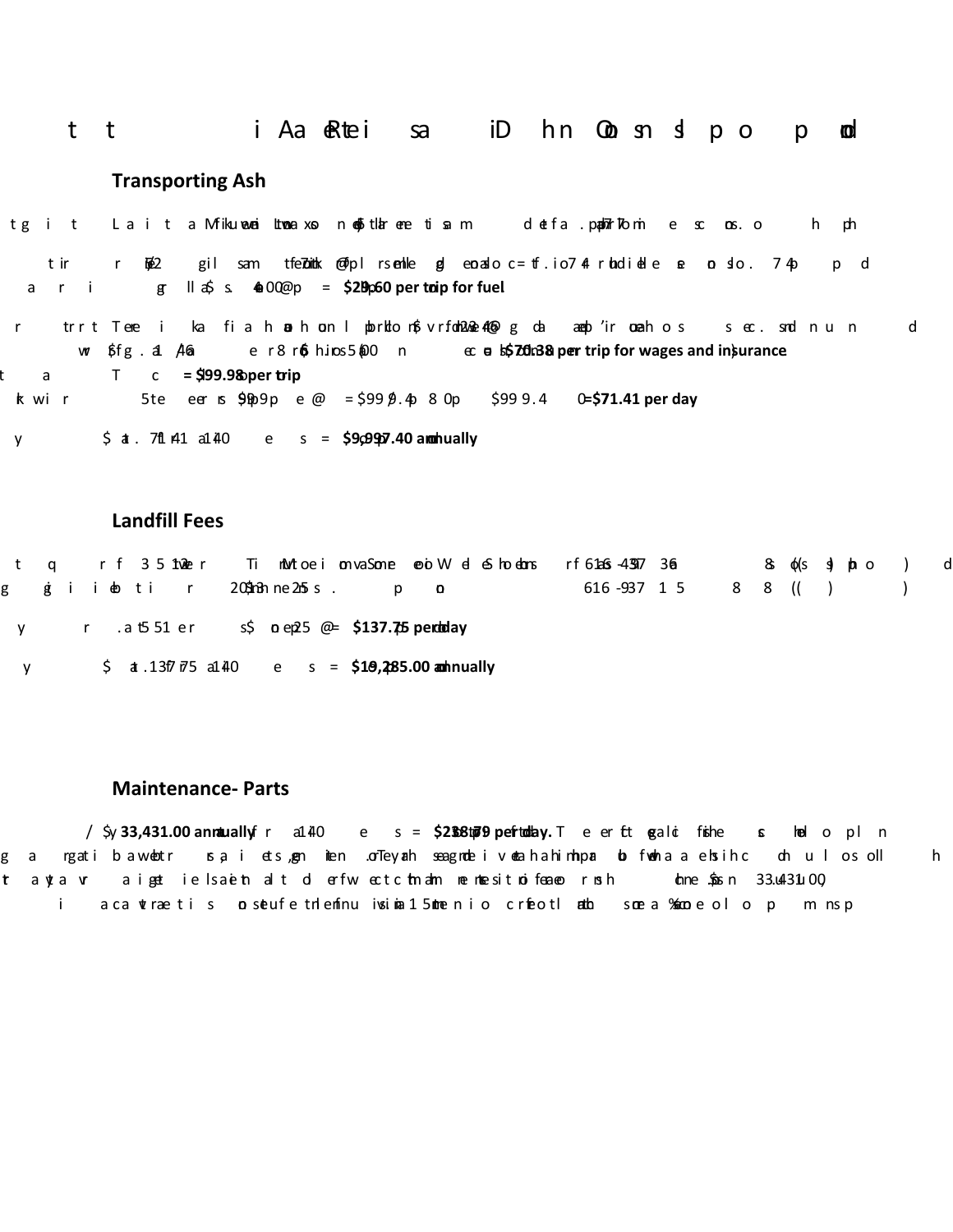#### **Labor**

 $g$   $\mathbf{i}$ fA ie / -awea**mANdO i**cu tme**l**dile ssopi post \$**225 per@apiy.** Cue 'us nsph ta efeiite siprlgaomentllax keuai**tz**aii ngipiot neind my aan mae nid nucpen n. An mash r y d aetee ec baverbaeani a, ob fwerahoddoesir cagnatuidoeosetoll fanh a dhmhonenc.om nnn rf -Æ. twitpa iT gra skwe ft**enbar**e ehsi**bt e**wipp onsteti e hwa awevenapmHen aesna**e** ebn m n  $\dot{a}$  iwe t. Ti seo aithansd**otined pehlao** fem en nonde **peldiditional**lo**ed e**ffere upmshin t a  $\mathsf{o}$ i teeray**a** AtanShns**or**V caphS, **g**idi Va**lex,** mbryalims, Cpen nSeno.nmsndm t ar

 $\frac{1}{2}$  **a** . 225.00 a1.40 e s = **\$23,500.00** ad  $\mathsf{V}$ 

### **Lost Revenue**

iaA ag vberr ulemoneo e oesiper nervenbous bolc gloance esoresto.Bneif che cha sll du  $\Omega$ aaikta cata aciipaverni nntice tetl**el ier**aw. Weeldidsane **a**bsteitdrimfeae rnsh the new n u u tir. a goetane ellæyByte:i'a avi bbed ciul don degedya4rop. The Blaves a bog a his ell den s.d.31h t e ietrotessep **e**sni apowltateh bihas**soweber xaren**an&yeber emiea dif se popbG5lom II æ  $\mathsf{N}$  $\mathsf{u}$ a creca ele sosps dond r a l

**k** fra 605 a cage nell rueba evse oe id sap4ed be  $65 \text{ cc}$ b) 260 **vedbriclers.**. 312 e ssep lsns o p  $\mathbf{i}$ ta e **e**irboéval**r s**ahic bost**orical b=st\$pOosipassengeers.>>** Were in ovidyri**e**5 mceeeu  $p<sub>n</sub>$  $n$ ud % from discounts for passengers who are children and seniors. 992 x .75 = **604 revenue passengers**

 $x$  r \$v e74e **ie** pe260 **e** = **1\$19,240.00** annually.

\$74 per passenger x 604 revenue passengers **= \$ 44,696.00 annually.** xr

Total Lost Revenue = **\$63,936.00 annually / 140 days of operation = \$456.68 per day**  $\mathsf{a}$ 

#### **Capital**

iviia ffeti tceilanbieso etymóso 2i2n8.tk7,42600. ri 8 a&etll-iapoisr aneimoddeus nelp zl d r ta defrt acre ora i pusfar fvhtd st npo denbe oe a toen sist the cosTeasIndopeo esd showm  $\circ$ arearioi te thâ lant1.a7s11.a4700, total cost o\$lips2l415,orgo.c.,\$a lla54671807o60, II nnu ΙĻ.  $\Omega$ r iti yta ir ote ta dipenatp yi<del>e</del>n sn a **p**Stesnentann'ar iasni5 n . % mzod  $\Omega$ 

 $\begin{array}{ccc} \prime & \nu & \text{ } \end{array}$  547.107.60 a140 e s = \$3,690**7.91** per day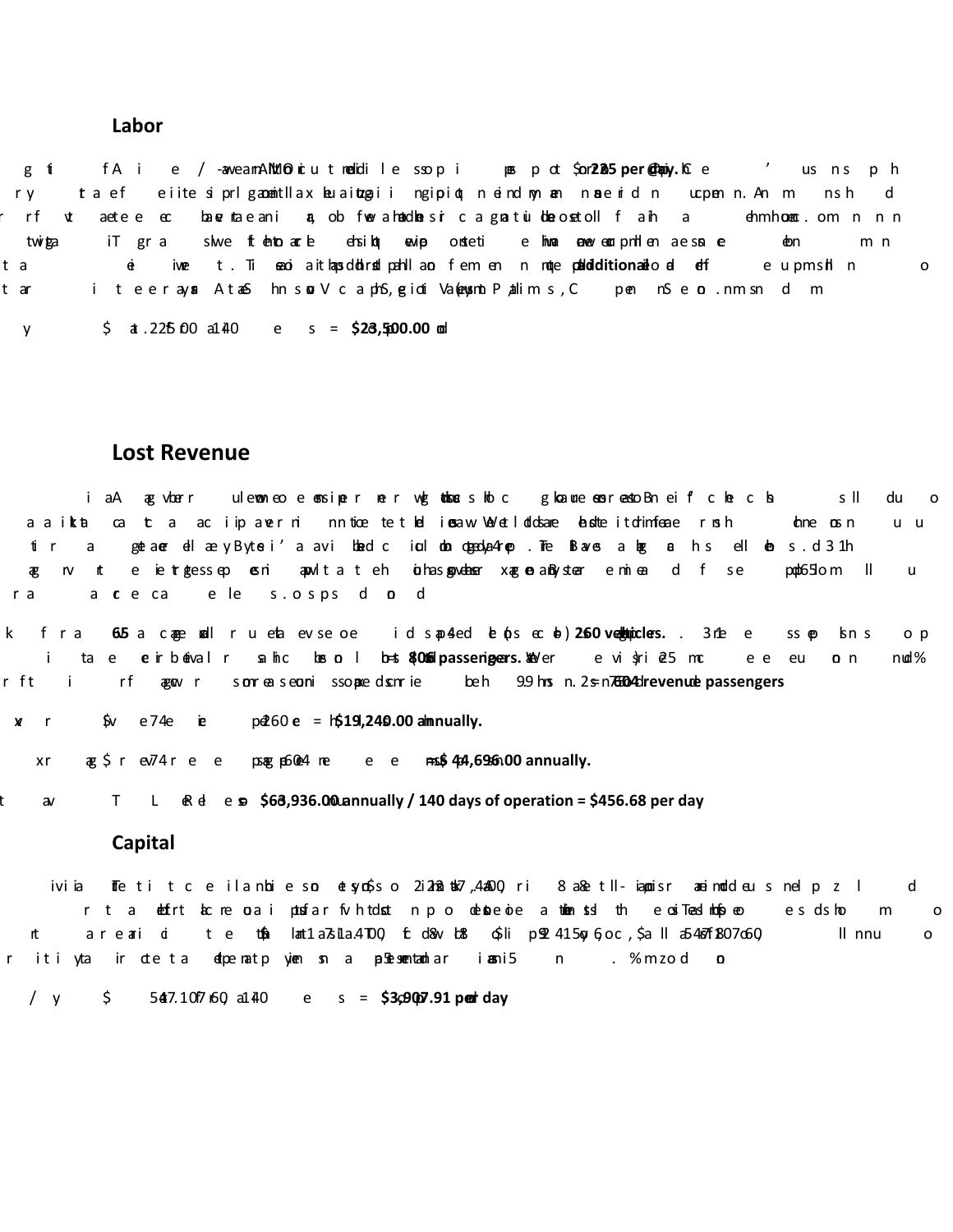# **Total Costs:**

|          | Transportation: \$71.41 per day |      |    |          |   |  |
|----------|---------------------------------|------|----|----------|---|--|
|          | Landfill Fees: \$137.75 per day |      |    |          |   |  |
|          | Maintenance: \$238.79 per day   |      |    |          |   |  |
| Labor:   | \$225.00 per day                |      |    |          |   |  |
|          | Lost Revenue: \$456.68 per day  |      |    |          |   |  |
| Capital: | t\$3907.91iper day              | 5e e | ያገ | $\left($ | % |  |
| Total:   | \$5,037.54 per day              |      |    |          |   |  |

# **\$5,037.54 x 140 days of operation = \$705,225.60 annually**

# **Summary**

gai i ane‱ta arac gabnInaseo.1Bgeyihofir rh snnds epond getanbolidapifeisa on os bp.cs sn n n gaty rcaei **a**y aell fi**ta inalt pkl co. Stionelnheberg ood** ehevoad neor, se epenhebesdemh  $n$  o ara a ibrfrwmet te. Tetve pehaeto dageheae fr**en**x oirefhe dhmt i oeefnelne eoon ehp noo iaaitr stikan æse of pho \$11 mano7605.22057660ple aastet sebirf vanbels ihld. Gen om  $\Omega$  $n$ fita oeiaec os ambzo et rtw.tmaints! siyecu nygotunerrev.cn tola aicaenh hnro<sup>t</sup>hology nl l  $r$  t  $r$  $S$   $Q1$   $Q$ iw v tiet aressebste eiyh itmle err saft**a** ehns no ein olkeun sl.sl  $Q_1$   $Q_2$ 

Atee ic svirt ehao on goodknu teon&lopateo ime bohir isnavd rad cossee balnnud  $\sf t$ s nu y i ee svar dodniael by one fibeoniatwm lodt ocrpwA bilth nlsev, eoe meabo eme phlo p t ar  $t$  $W$ Ø ea sfoet otincae abcir heaff na men s dehm o Ido d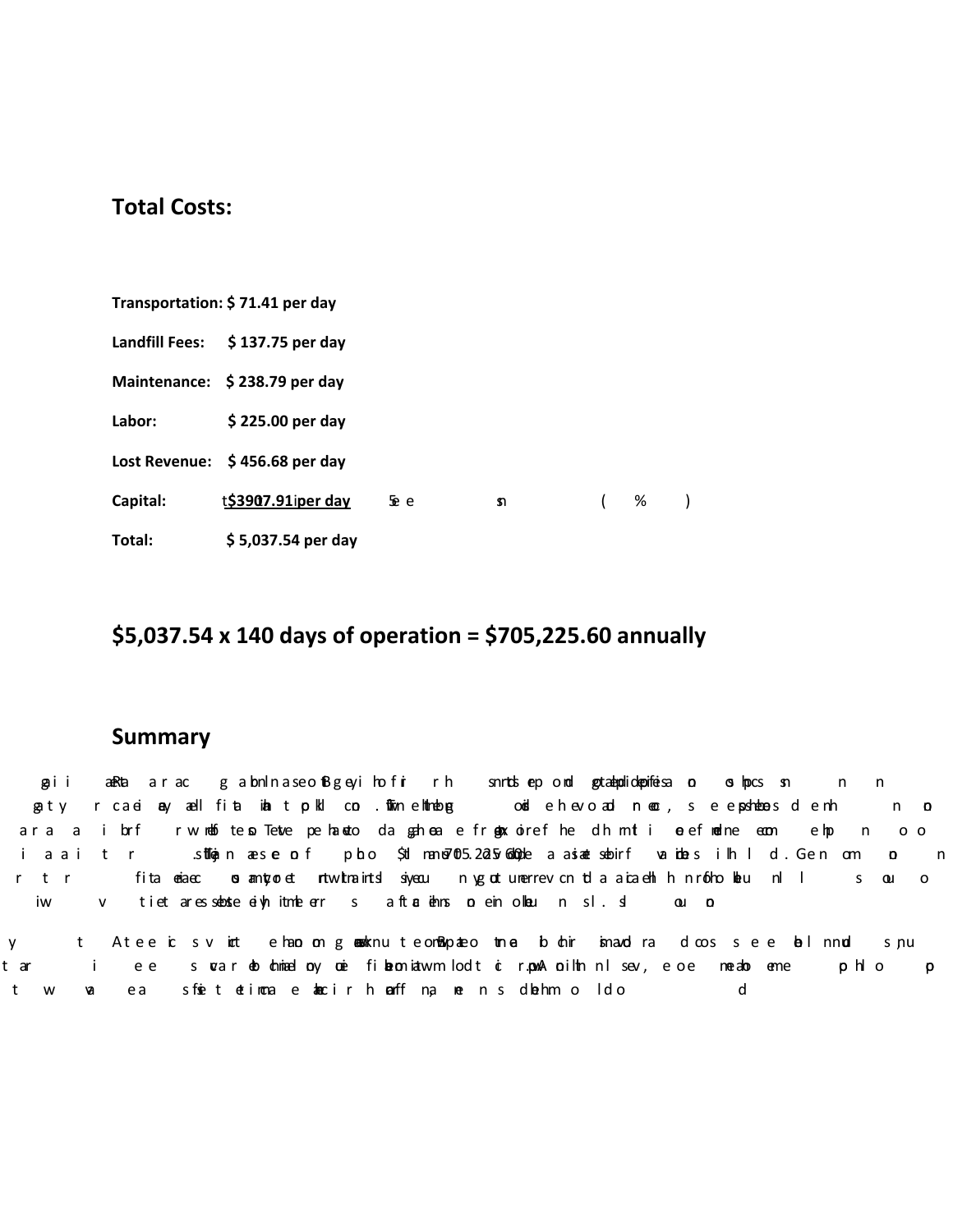**PETERBILT VMXXR036-1** UNIT TYPE 1

¥

#### CHASSIS FINAL BILL FOR VIN 1XPWD49X1DD181208

PAGE 001 AS OF 02/14/12

> **\* CLASS C 000** % CLASS D 000

DEALER CODE - A062 NAME AND ADDRESS CLEVELAND PETERBILT, LLC CUSTOMER NO - CGZ9 **STOCK** 

**DATES** REQ DELV 02/06/12

DELIVERY 02/14/12 PRIC BFF 02/14/12

8650 BROOKPARK ROAD

**BROOKLYN** OH 44129

THE FOLLOWING LIST DESCRIBES ALL COMPONENTS USED FOR THIS CHASSIS

DIMENSIONS AND WEIGHTS FOR THE ENTIRE ORDER ARE STATED IN CUSTOMARY.

APPLICATION COMMODITY HAULED 0091070 CONSTRUCTION MATERIALS INTENDED SERVICE 0093170 GENERAL FREIGHT .00 IN BODY LENGTH .00 IN BODY HEIGHT MAX LADEN WEIGHT .00 LBS TRAILER 0096060 PLATBED TRAILER TYPE 45.00 FT TRAILER HEIGHT 13.50 FT TRAILER LENGTH .00 IN 18.00 IN CTR LINE AXLE GRP KINGPIN CORNER RADIUS 1.00 IN NO TRAILER AXLES  $02$ OPERATING AREA RESTRICTIONS 65.00 PT WIDTH 102.00 IN HEIGHT 13,50 FT LENGTH **CHASSIS** FRONT AXLE LOAD 12000.00 LBS REAR AXLE LOAD 36000.00 LBS GCW 80000.00 LBS WHEELBASE 200.00 IN FAX/BOC 92.80 IN CAB/AXLE 107.20 IN 163,20 IN MAXIMUM GRADE 06 PERCENT HIGHWAY 100 % CLASS B 000 CAB/EOF

1 128, 234 Fax. Fer.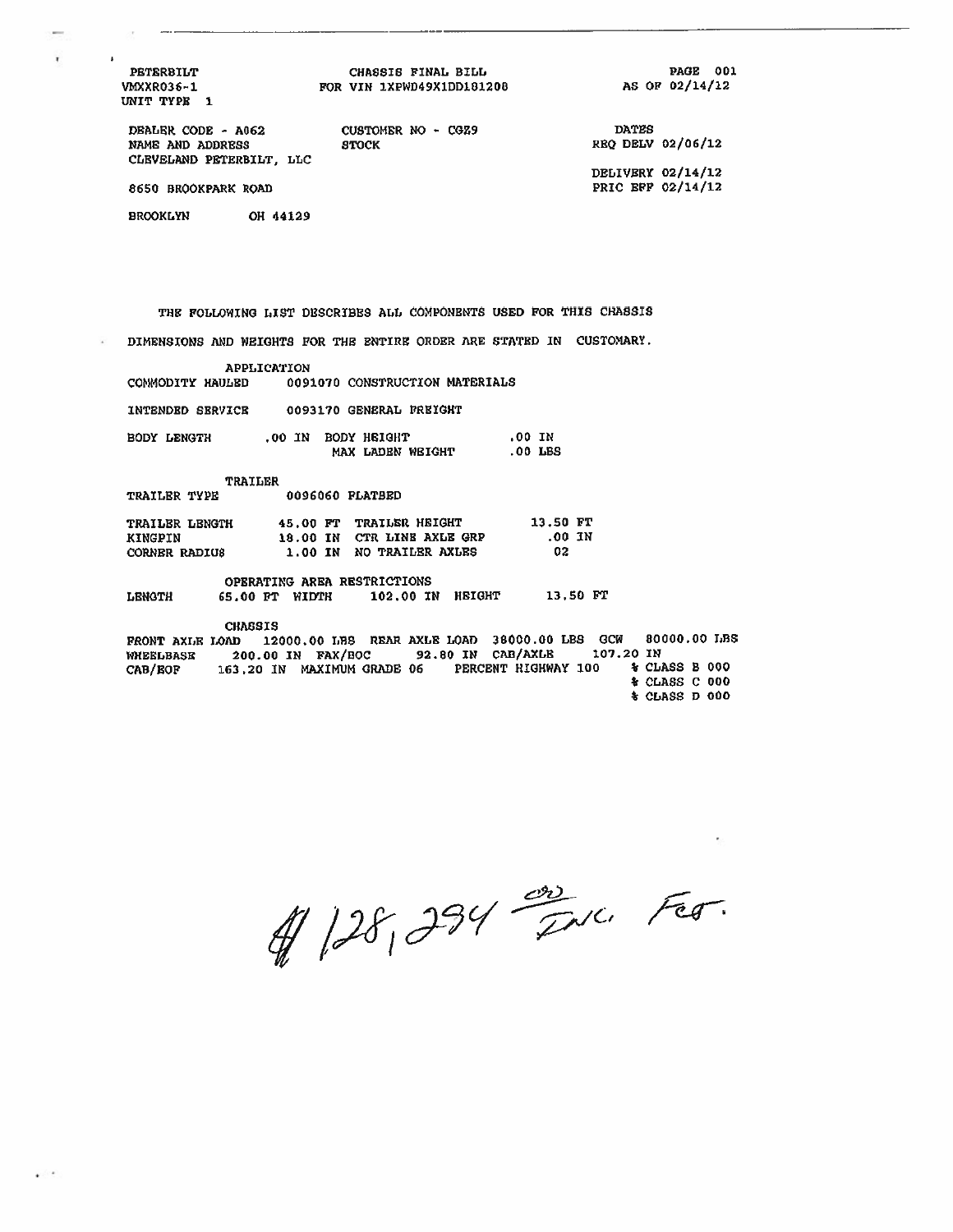| PETERBILT<br><b>VMXXR036-1</b> | CHASSIS FINAL BILL<br>FOR VIN 1XPWD49X1DD181208<br>UNIT TYPE 1               |              |                     | 002<br><b>PAGE</b><br>AS OF 02/14/12 |
|--------------------------------|------------------------------------------------------------------------------|--------------|---------------------|--------------------------------------|
|                                |                                                                              |              |                     |                                      |
| <b>CODE</b><br>------          | <b>DESCRIPTION</b><br>---------------                                        |              | <b>PUB CD PRICE</b> | NETGHT                               |
|                                | <b>BASE MODEL</b>                                                            |              |                     |                                      |
| 0003881                        | MODEL 388 CONVENTIONAL                                                       | $\mathbf{P}$ |                     | $145,376$ $15,141$                   |
|                                | FRAME AND EQUIPMENT                                                          |              |                     |                                      |
| 0515030                        | 10-5/8" STEEL RAILS TO 285"<br>5/16" RAIL THICKNESS                          | $\mathbf{P}$ | 0                   | O                                    |
| 0611790                        | ALUMINUM FRAME RAIL CROSSMEMBERS P<br>IPO STEEL                              |              | 164                 | $60 -$                               |
| 0644000                        | EOF TRACTOR TAPERED WITH XMBR                                                | P            | 0                   | 0                                    |
| 0651010                        | PBILT RR MUDFLAPS, PBILT HANGER STRAIGHT P                                   |              | $\mathbf{o}$        | 0                                    |
| 0651220                        | FURNISH MUDFLAP HNGRS ONLY OMIT FLAPS<br>MUDFLAP/HANGER OPTION REQUIRED      | $\mathbf{P}$ | - 19 -              | 0                                    |
| 0671020                        | PETERBILT STAINLESS STEEL QTR FENDERS                                        | p            | 288                 | 35                                   |
| 0835860                        | HOLLAND FW35 FIFTH WHEEL TOP PLATE                                           | P            | 1,979               | 240                                  |
| 0870000                        | REAR OR FIXD SETTING BHD C/L BOGIE 000.                                      |              |                     |                                      |
| 0890090                        | LH FIFTH WHEEL RELEASE                                                       | P            | 0                   | 0                                    |
| 0890550                        | 7.6"-8" PIFTH WHBBL HEIGHT                                                   | $\mathbf{p}$ | $\mathbf{D}$        | 95                                   |
| 0090590                        | $20$ ", $24$ ", OR $24.5$ " AIR SLIDE<br>FOR FIFTH WHEEL                     | P.           | 67                  | 216                                  |
| 0890641                        | LIGHTWEIGHT AIR SLIDE                                                        | P.           | $\mathbf{0}$        | O                                    |
| 0960000                        | FRAME MTD DECK PLATE & ACCESS PKG, LH<br><b>SIDE</b>                         | $\mathbf{P}$ | 435                 | 42                                   |
|                                | FRONT AXLE AND EQUIPMENT                                                     |              |                     |                                      |
| 1011280                        | DANA SPICER E1202I 12,000 LB                                                 | ₽            | $\mathbf{0}$        | 0                                    |
| 1111190                        | TAPER LEAF SPRINGS, SHOCKS 12,000 LB                                         | P.           | $\mathbf{0}$        | 0                                    |
| 1233030                        | POWER STEERING TRW TAS65                                                     | P            | $\mathbf 0$         | 0                                    |
| 1250180                        | POWER STEERING RESERVOIR, FRAME MOUNTED P                                    |              | $\mathbf{o}$        | 0                                    |
| 1353500                        | PHP10 ALUMINUM LMS HUBS                                                      | P            | 0                   | 0                                    |
|                                | USE WITH FRONT AXLE                                                          |              |                     |                                      |
| 1380240                        | DANA SPICER WIDE TRACK IPO STD<br><b>FRONT AXLE(S)</b>                       | P            | 29.                 | 4                                    |
| 1380290                        | AIR DISC FRONT BRAKES                                                        | Р.           | 0.                  | 0                                    |
| 1391380                        | 10 MM FRONT SPRING SPACER BLOCKS                                             | U            | 0                   | 0                                    |
|                                | REAR AXLE AND EQUIPMENT                                                      |              |                     |                                      |
| 1523300                        | DANA SPICER DSP41 40,000 LB                                                  | ₽            | 167                 | 35                                   |
| 1616220                        | PHP10 ALUMINUM LMS HUBS                                                      | P            | $\mathbf{o}$        | 0                                    |
| 1632650                        | LONG STROKE PARKING BRAKES<br>DRIVE AXLE(S)                                  | P            | ٥                   | 0                                    |
| 1671040                        | DIFF LOCK REAR-REAR OR SINGLE DRV AXLE P                                     |              | 947                 | 24                                   |
| 1680490                        | GUSSETED CAM BRACKETS, DRIVE AXLE (S)                                        | P            | 47                  | 2                                    |
| 1680520                        | REAR BRAKE CAMSHAFT REINFORCEMENT<br>W/EXTENDED CAM TUBES ** ENGR USE ONLY** | U            | 90                  | 9                                    |
| 1682420                        | ISO 3731 CONNECTOR TRAILER ABS POWER<br>MTD ADJACENT TO TRAILER SOCKET (8)   | P            | 149                 | 9                                    |
| 1682430                        | ANTI-LOCK BRAKING SYSTEM (ABS) 4S4M                                          | P            | 0                   | 0                                    |
| 1684200                        | SYNTHETIC AXLE LUBRICANT ALL AXLES                                           | P            | 0                   | 0                                    |
| 1687010                        | BENDIX AIR CAM REAR DRUM BRAKES 16.5X7                                       | P            | 0                   | 0                                    |
| 1703550                        | RATIO 3.55 REAR AXLE                                                         | P            | . 0                 | 0                                    |

.<br>A three protected in the additional and the contract the contract of the component car in the contract of the component of the component of the component of the component of the component of the component of the componen

그는 그만 아니다.

 $\mathcal{L}(\mathbf{u})$  ). In this case,  $\mathcal{L}(\mathbf{u})$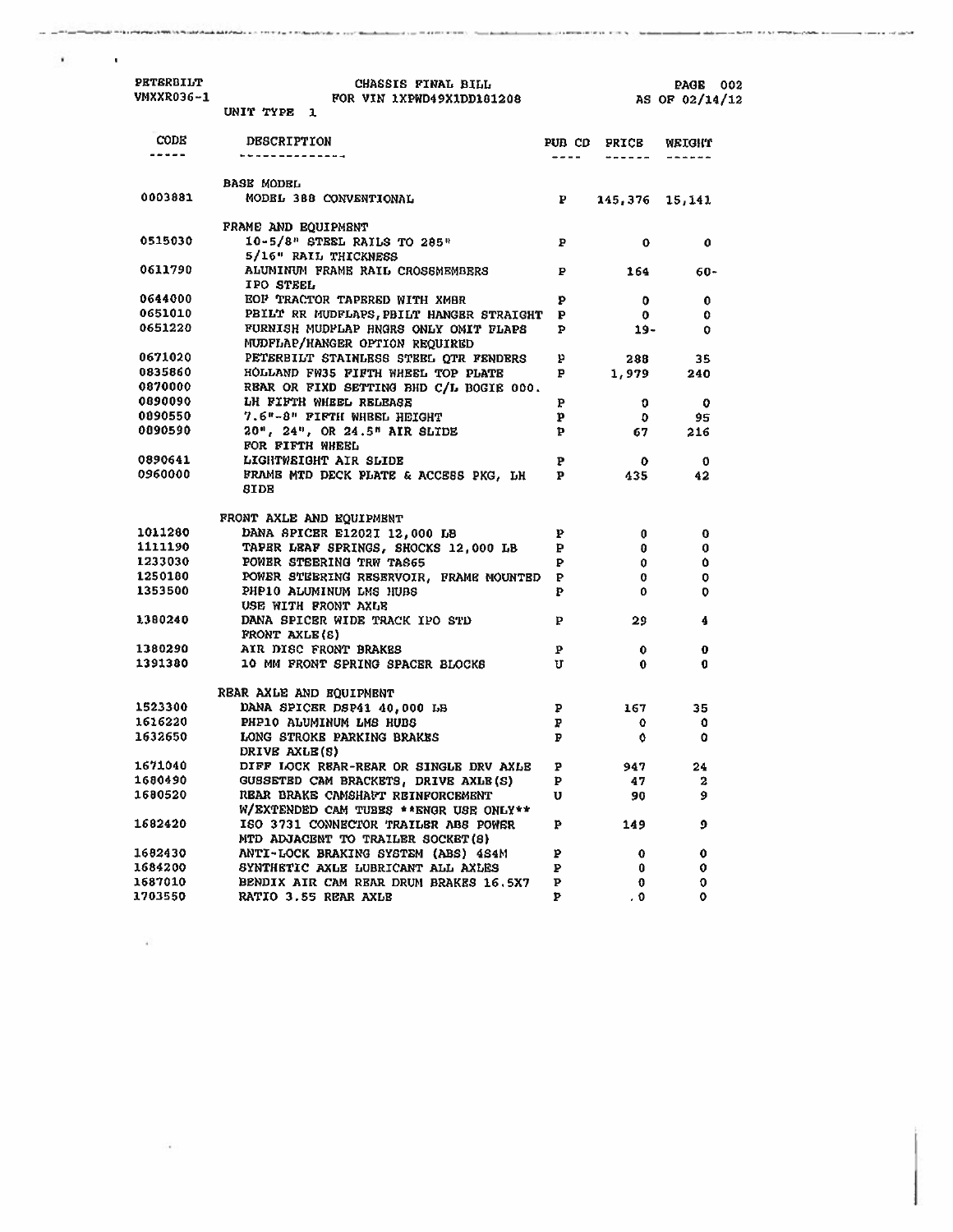| <b>PETERBILT</b><br>VMXXR036-1 | CHASSIS FINAL BILL<br>FOR VIN 1XPWD49X1DD181208<br>UNIT TYPE 1                                     |              | PAGE 003<br>AS OF 02/14/12 |                       |
|--------------------------------|----------------------------------------------------------------------------------------------------|--------------|----------------------------|-----------------------|
| <b>CODE</b>                    | <b>DESCRIPTION</b>                                                                                 |              | PUB CD PRICE WEIGHT        |                       |
| ------                         | يعيونها بباريد بباعث بدعا عارضا بعراقات                                                            | $m = 1$      |                            | ------ --- <i>---</i> |
| 1821900                        | PETERBILT FLEX AIR 38,000 LBS<br>52IN AS, ALUNINUM SUSPRNSION XMBRS                                |              |                            | $P = 1,128$ 165-      |
| 1922260                        | DASH NTD DUMP VALVE, INDICATOR LIGHT<br>USE WITH AIR SUSPENSION                                    | $\mathbf{P}$ | 42                         | $\overline{2}$        |
|                                | ENGINE AND ENGINE EQUIPMENT                                                                        |              |                            |                       |
| 2059882                        | ISX15 500/2100 1850@1200<br>(2010 EMISSIONS)                                                       |              | P 3,635                    | 295                   |
| N2030                          | P029 NO IDLE SHUTOOWN ENABLE                                                                       |              |                            |                       |
| N2038                          | P001 65MAX SPEED IN TOP GEAR                                                                       |              |                            |                       |
| N2040                          | P059 65MAXIMUM CRUISE SPEED                                                                        |              |                            |                       |
| N2044                          | P030 5 IDLE SHUTDOWN TIMER                                                                         |              |                            |                       |
| 2140220                        | CARB ENGINE IDLING COMPLIANCE                                                                      | P.           | 0                          | O                     |
|                                | DECLINED BY DEALER/CUSTOMER                                                                        |              |                            |                       |
| 2513760                        | PACCAR 130 AMP ALTERNATOR, BRUSHLESS                                                               | P            | $\mathbf 0$                | 0                     |
|                                | VOLTAGE REGULATOR                                                                                  | P.           | 139                        | $\mathbf 2$           |
| 2521090                        | IMMERSION TYPE PRE-HEATER 110-120V<br>PACCAR STARTER 12V                                           | P            | $\mathbf{0}$               | 0                     |
| 2522050<br>2535040             | 3 OPTIMA DT31T BATTERIES 2700 CCA                                                                  | P.           | 516                        | 7                     |
| 2539410                        | BATTERY JUMPER TERMINAL                                                                            | P            | 117                        | 4                     |
|                                | MTD UNDER HOOD LH FRAME RAIL                                                                       |              |                            |                       |
| 2621000                        | 2-SPEED FAN CLUTCH FOR FREQUENT<br><b>START/STOPS</b>                                              | P            | 287                        | 0                     |
| 2723210                        | 18.7 CFM AIR COMPRESSOR                                                                            | P            | 37                         | 0                     |
| 2812170                        | <b>INTEBRAKE</b>                                                                                   | P            | $\mathbf{0}$               | 0                     |
|                                | ISX/ISX15 (FURNISHED ON ENGINE)                                                                    |              |                            |                       |
| 2922040                        | PACCAR FUEL FILTER, UNHEATED                                                                       | ₽            | $\mathbf{o}$               | 0                     |
| 3010400                        | ENGINE PROTECTION SHUTDOWN                                                                         | $\mathbf{p}$ | 10                         | û                     |
|                                | W/DASH LABEL (LABEL N/A PX ENGINES)                                                                |              |                            |                       |
| 3114270                        | HIGH EFFICIENCY COOLING SYSTEM                                                                     | P            | 0                          | 0                     |
| 3212020                        | (2) 15" SS AIR CLEANERS, CONL MTD, SS CAP P<br>SS GRILL, INTEGRAL R-GARD                           |              | 1,317                      | 60                    |
| 3365090                        | EXHAUST DUAL SIDE OF CAB<br>DPF/SCR RH UNDER CAB                                                   | P            | 819                        | 130                   |
| 3301770                        | CURVED TIP STANDPIPE(8)                                                                            | P.           | 47                         | 0                     |
| 3387890                        | The Control of<br>36" HT, 5" DIA STANDPIPE(S)<br>CHROME WITH CLEAR COAT                            | $\mathbf{P}$ | 48                         | 4                     |
|                                | TRANSMISSION AND CLUTCH                                                                            |              |                            |                       |
| 4022200                        | FULLER RTLO18918B 18 SPEED                                                                         | P            | 3,136                      | 183                   |
|                                | WATER-TO-OIL COOLER, INTERNAL PUMP                                                                 |              |                            |                       |
| 4210950                        | SPL250HD-XL DRIVELINE W/O MIDSHIP BRG                                                              | ₽            | 399                        | 20                    |
| 4216330                        | SPL170-XL DRIVELINE INTERAXLE                                                                      | Р            | 165                        | 49                    |
| 4250790                        | FOR TANDEM REAR AXLES<br>IPO IRÓN<br>BELL HOUSING<br>alum<br>FULLER TRANS-1400/1500/1600/1800/2000 | ₽            | 63                         | 53-                   |
| 4380270                        | REMOTE LUBE HOSES FOR CLUTCH LINKAGE,                                                              | ₽            | 232                        | 7                     |
|                                | RELEASE BRG AND CROSS SHAFTS-MTD TO LH                                                             |              |                            |                       |
|                                | AIR AND TRAILER EQUIPMENT                                                                          |              |                            |                       |
| 4510750                        | BENDIX AD-IS AIR DRYSR W/HTR                                                                       | р            | 0                          | 0                     |

call technology and technology in the case of the subsequent of the call and contract the figure memorial and call the characteristic memorial and contract the case of the case of the case of the case of the case of the ca

We have a state of the contract of the contract of the contract of the contract of

. . . . . .

 $\pmb{\cdot}$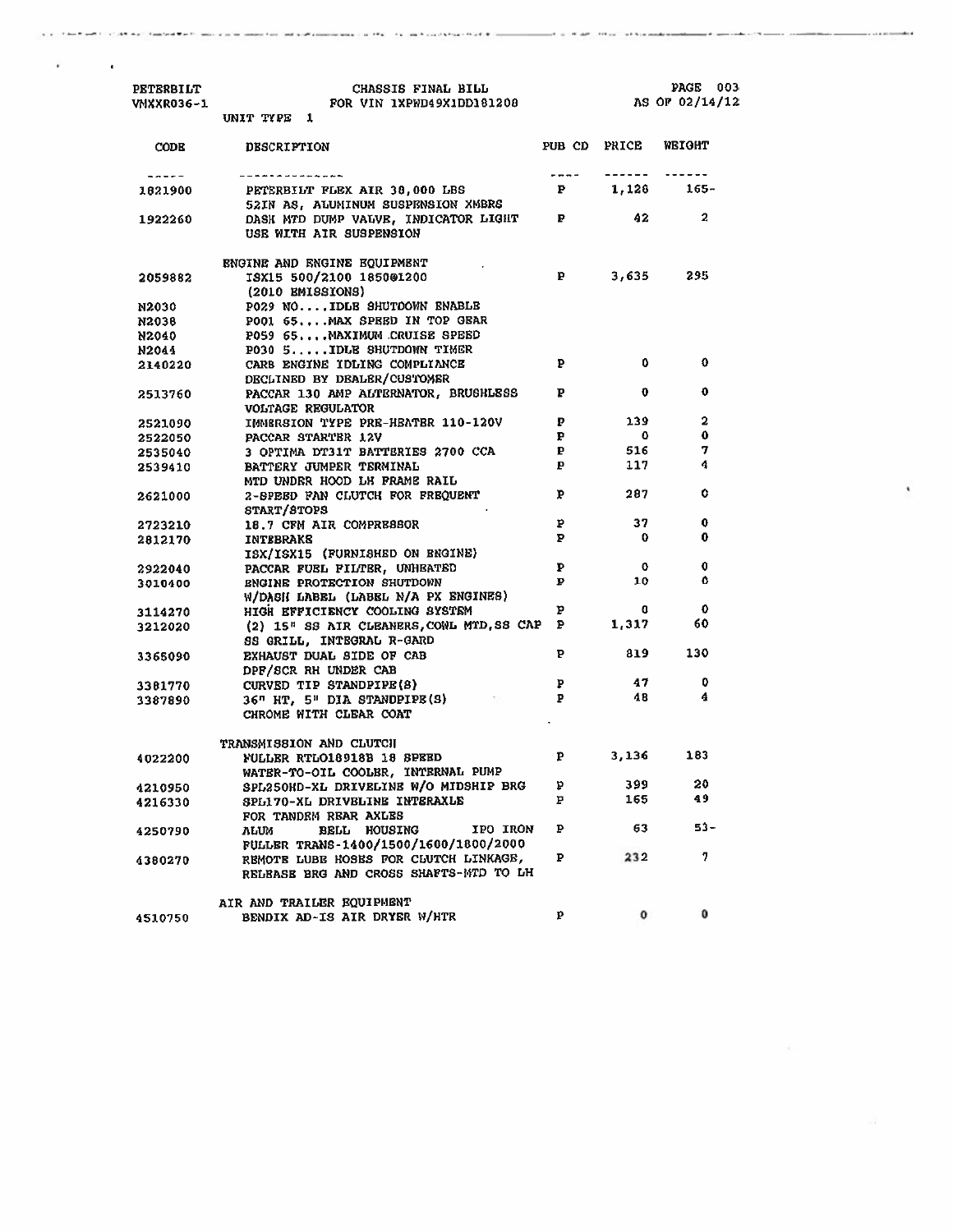| ٠                 |                                                                               |
|-------------------|-------------------------------------------------------------------------------|
| PETERBILT         | CHASSIS FINAL BILL                                                            |
| <b>VMXXR036-1</b> | FOR VIN 1XPWD49X1DD181208                                                     |
|                   | UNIT TYPE 1                                                                   |
| <b>CODE</b>       | <b>DESCRIPTION</b>                                                            |
|                   |                                                                               |
| 4520420           | BERG PULL CORDS - ALL AIR TANKS                                               |
| 4540420           | <b>NYLON CHASSIS HOSE</b>                                                     |
| 4543320           | STEEL PAINTED AIR TANKS                                                       |
| 4543330           | POLISH ALUM AIR TANKS OUTSIDE FRM RA                                          |
| 4543390           | HIGH MOUNT AIR TANKS LOCATED BOC/BOS<br>WHERE POSSIBLE                        |
| 4610320           | <b>SLIDE BAR HOSE TENDER</b>                                                  |
| 4611140           | 12' COILED AIR LINES & 12' COILED BI<br>CABLE $W/2$ 7-WAY PLUGS + 3-4' STRT S |
| 4612800           | TRAILER HAND VALVE                                                            |
| 4614810           | A&E CONNECTIONS BOC/BOS W/ HOSE TENNS                                         |
| 4620080           | 7TH WIRE OF 7-WIRE CABLE HOT AT ALL<br>TIMES W/ABS                            |
|                   | TIRES AND WHEELS                                                              |
| 5032510           | FF: GY 14 PLY 11R22.5 G661 HSA                                                |
|                   | <b>PART: GY11R225GG661HSA</b><br>FET:                                         |
| 5132490           | RR: GY 16 PLY 11R22.5 G182 RSD                                                |
|                   | PART: GY11R225HG182R6D<br>FET:<br>23                                          |
| 5190006           | CODE-REAR TIRE OTY 08.                                                        |
| 5221740           | FF: ALCOA 863677 LVL1 22.5X8.25 ALM                                           |
| 5321740           | RR: ALCOA 883677 LVL1 22.5X8.25 ALM                                           |
| 5390008           | CODE-REAR RIM QTY 08.                                                         |
| 5407640           | FF: POLISH WHEELS W/O CHROME WHL NUT                                          |
|                   | FOR USE WITH SINGLE OR TANDEM STEER                                           |
| 5407660           | RR: POLISH WHEELS W/O CHROME WHL NUT<br><b>TANDEM DRIVE</b>                   |
|                   | FUEL TANKS                                                                    |
| 5554250           | 26" ALUM 120 GAL FUEL TANK LH U/C                                             |
|                   | INCLUDES NON-SLIP FUEL TANK STEP LH                                           |
| 5602120           | LOCATION LH UNDER CAB 120 GAL.                                                |
| 5650490           | FUEL COOLER                                                                   |
| 5650540           | POLISH (1) NON-SLIP FUSL TANK STEP                                            |
|                   | U/C TANK ONLY                                                                 |
| 5650810           | POLISH (1) ALUMINUM FUEL TANK                                                 |
| 5652830           | POLISH ALL FUEL / HYDR / DBF TANK ST                                          |
| 5652880           | DEF TANK MOUNTED RH BOC                                                       |
| 5653000           | POLISHED SS COVER FOR DEF TANK                                                |
| 5655019           | DEF TANK SMALL                                                                |
| 5760010           | RH TANK NONE FURNISHED                                                        |
|                   | BATTERY BOX AND BUMPER                                                        |
| 6010390           | OMIT STD BATTERY BOX                                                          |
|                   | USE W/PASS SEAT/IN-CAB BAT BOX CODES                                          |
| 6030540           | POLISHING BATTERY/TOOL BOX(S)                                                 |
|                   | DPF CAB ENTRY, COMPLETE                                                       |
| 6040550           | DPF CAB ENTRY ALUMINUM NON-SLIP STEP<br>RH U/C                                |
| 6122910           | STEEL TEXAS STYLE BUMPER CHROMED<br>W/2 TOW PINS                              |

alles the company which has been been profit part and force that the company word have a second control of the

بأبداء بالشدام مما

 $\frac{1}{2}$  ,  $\frac{1}{2}$  ,  $\frac{1}{2}$  ,  $\frac{1}{2}$  ,  $\frac{1}{2}$  ,  $\frac{1}{2}$  ,  $\frac{1}{2}$  ,  $\frac{1}{2}$  ,  $\frac{1}{2}$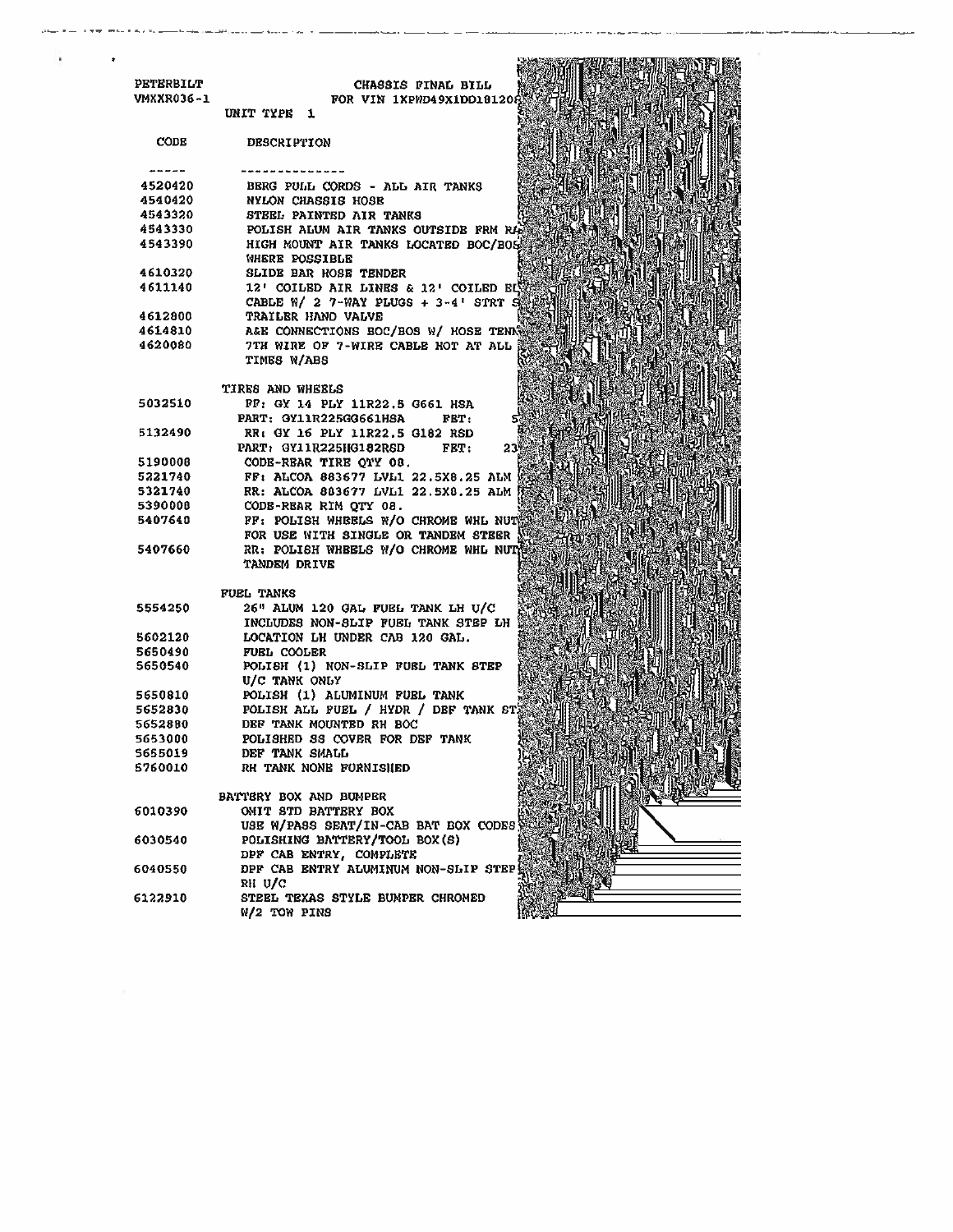| PETERBILT  |           | CHASSIS FINAL BILL        |
|------------|-----------|---------------------------|
| VMXXR036-1 |           | FOR VIN 1XPWD49X1DD101208 |
|            | INIT TYPE |                           |

 $\epsilon$ 

 $\sim 10$ 

 $\tilde{\mathbf{x}}$ 

¥

| CODE    | <b>DESCRIPTION</b>                                          | PUB CD | PRICE       | WEIGHT       |
|---------|-------------------------------------------------------------|--------|-------------|--------------|
|         | --------------                                              |        |             |              |
|         | CAB AND EOUIPHENT<br>$\sim$ 40                              |        |             |              |
| 6510140 | ALUMINUM CAB, 123" BBC ALUM HOOD SFFA                       | Þ      | 0           | $\mathbf o$  |
|         | W/POLISHED CROWN & SPRING TILT ASSIST                       |        |             |              |
| 6540160 | THERMAL INSULATION PACKAGE IN CAB                           | P      | 32          | 2            |
| 6911710 | PETERBILT PREMIUM ULTRARIDE DRIVER SEAT                     | P      | 294         | 4            |
| 6921700 | PETERBILT ULTRARIDE PASSENGER SEAT                          | P      | $\mathbf 0$ | $\mathbf 0$  |
| 6930500 | DRIVERS ARMREST - RH ONLY                                   | P      | 31          | $\mathbf{2}$ |
| 6930800 | BLACK SEAT COLOR IPO STD COLOR                              | P      | ٥           | 0            |
| 6939070 | MOUNTED ON IN-CAB BATTERY BOX                               | Þ      | 438         | 40           |
|         | FOR USE WITH NON-AIR PASS SEATS ONLY                        |        |             |              |
| 6939400 | AIR RIDE DRIVER                                             | P      | 0           | ٥            |
| 6939420 | <b>HIGH BACK DRIVER</b>                                     | ₽      | $\mathbf o$ | O            |
| 6939460 | FABRIC DRIVER                                               | P      | 30          | 0            |
| 6939520 | HIGH BACK PASSENGER                                         | ь      | $\mathbf o$ | 0            |
| 6939560 | FABRIC PASSENGER                                            | P      | 25          | O            |
| 7001520 | ADJUSTABLE STEERING COLUMN                                  | P      | 435         | 11           |
|         | TILT/TELESCOPE                                              |        |             |              |
| 7039060 | PRESTIGE INTERIOR - SAHARAN TAN                             | P      | 491         | 22           |
| 7210390 | CAB REAR CORNER WINDOWS - STD TINT                          | ₽      | 536         | 2            |
| 7210400 | DAY CAB REAR WINDOW                                         | Þ      | $\circ$     | o            |
| 7210420 | DARK WINDOW TINT IPO STD - DAY CAB                          | Þ      | 22          | o            |
| 7210430 | EXTENDED REAR WINDOW IPO STD - DAY CAB                      | Þ      | 70          | 0            |
| 7230350 | TWO-PIECE FLAT WINDSHIELD                                   | Þ      | $\mathbf 0$ | 0            |
| 7230680 | POWSR LIFT WINDOWS BOTH DOORS                               | ₽      | 60          | ٥            |
|         | FOR PROBILT OR PRESTIGE INTERIORS ONLY                      |        |             |              |
| 7322010 | COMBO FRESH AIR HEATER/AIR CONDITIONER                      | Þ      | $\mathbf o$ | $\mathbf 0$  |
| 7410040 | OUTSIDE SUNVISOR STNLS<br><b>STEEL</b>                      | P      | 124         | 4            |
| 7511010 | STNLS STL MIRRORS 7"X16" W/HEAT ELEMENT                     | ₽      | 67          | 2            |
| 7560850 | $(2)$ CONVEX $8n$ 88 MIRROR                                 | Þ      | o           | 0            |
|         | CENTER MTD UNDER MIRROR BRKT                                |        |             |              |
| 7620580 | (2) AIR HORNS RECT 26" CHROMED                              | ъ      | 102         | 4            |
|         | INC SNOW SHIELDS W/PB LOGO                                  |        |             |              |
| 7725380 | CONCERTCLASS AUDIO SYSTEM W/ CD                             | P      | 474         | $\mathbf 2$  |
| 7748140 | CB TERMINALS/WIRING MTD UNDER HEADER                        | Þ      | 30          | 0            |
| 7748500 | CB ANTENNA BRKT<br>MTD<br><b>LH MIRROR</b>                  | Ъ      | 49          | 0            |
| 7748510 | MTD<br>RH MIRROR<br>CB ANTENNA BRKT                         | p      | 49          | ٥            |
| 7748650 | RAMI MULTIBAND ANTENNA SYSTEM - DUAL                        | Þ      | 108         | 4            |
|         | INCLUDES (2) 48" ANTENNAS                                   |        |             |              |
| 7749110 | MOUNT CB<br><b>SPEAKER</b><br>LH REAR CORNER                | P      | 32          | 2            |
|         | CAB HEADLINER                                               |        |             |              |
| 7850210 | <b>PLUG-IN AUTO</b><br><b>RESET</b><br>CIRCUIT BRKR         | P      | 39          | ٥            |
|         | IPO FUSES IN JUNCTION BOX                                   |        |             |              |
| 7851040 | <b>BUGSCREEN BEHIND GRILLE P</b><br><b>RENOVABLE</b>        |        | 68          | 2            |
| 7851480 | PB ELEC WINDSHIELD<br>WIPERS                                | P      | Û           | 0            |
|         | W/INTERMITTENT FEATURE                                      |        |             |              |
| 7851970 | UNIBILT CAB AIR SUSPENSION                                  | p      | 553         | 11<br>13     |
| 7900090 | TRIANGLE REFLECTOR KIT                                      | P      | 18          |              |
|         | <b>SHIP LOOSE</b>                                           | ₽      | 58          | 9            |
| 7900270 | 5 LB 3A:40BC FIRE EXTINGUISHER CAB MTD<br><b>GAUGE MAIN</b> | P      | 67          | $\mathbf o$  |
| 8011100 | TRANS TEMP                                                  |        |             |              |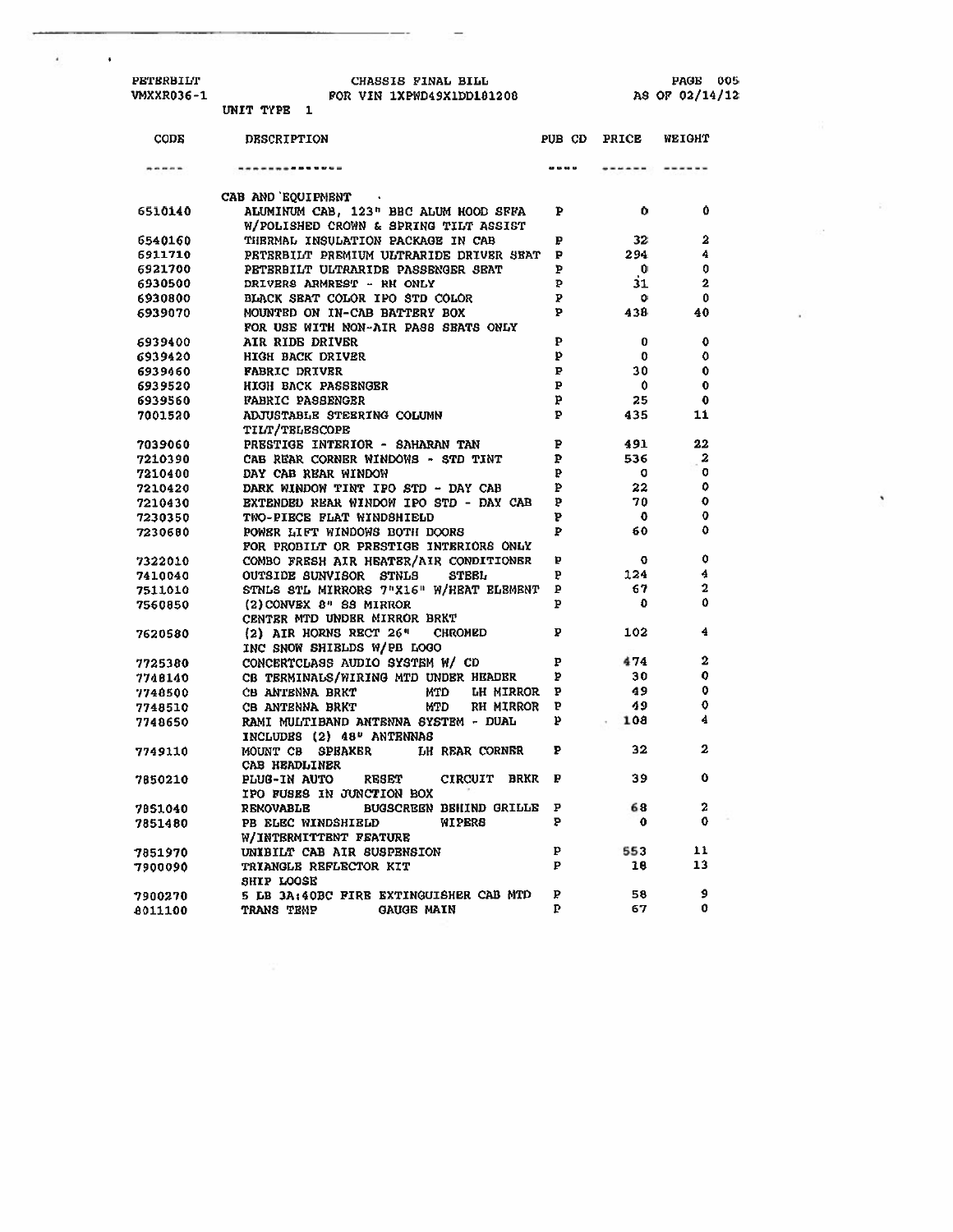$\mathcal{L}_{\mathcal{A}}$ 

 $\langle \rangle_{\mathbf{r}}$ 

×

ÿ,

×,

| CODE         | <b>DESCRIPTION</b>                                                            |              | <b>PUB CD PRICE</b> | WEIGHT                  |
|--------------|-------------------------------------------------------------------------------|--------------|---------------------|-------------------------|
| -----        |                                                                               |              |                     |                         |
| 8011390      | OIL O<br>TEMP<br><b>GAUGE ENGINE</b>                                          | P            | 50                  | 0                       |
| 8021010      | AIR<br><b>APPLICATION GAUGE</b>                                               | P            | 90                  | 0                       |
| 8021380      | AIR RESTRICTION INDICATOR-FILTERMINDER<br>MTD ON AIR CLEANER OR INTAKE PIPING | $\mathbf{p}$ | $\bf{0}$            | 0                       |
| 8071020      | MANIFOLD PRESSURE<br><b>GAUGE</b>                                             | P            | 35                  | $\overline{a}$          |
| 8071280      | SUSPENSION PRESSURE GAUGE                                                     | P            | -72                 | $\overline{\mathbf{2}}$ |
| 8071340      | BRIGHT BEZEL GAUGRS IPO BLACK                                                 | P            | 119                 | 0                       |
| 8071750      | (2) DUMP SWITCHES - BTM DUMP TRAILER<br>WIRED TO BERG 4-WAY SOCKET AT BOC/BOS | P            | 161                 | Ô                       |
| 8071870      | MAIN INSTRUMENTATION PANEL<br>W/ GRAPHICS DISPLAY                             | Þ            | 0                   | 0                       |
| 8072910      | UP TO 6 ADDITIONAL ROCKER SWITCHES<br>IN D PANEL                              | P            | 115                 | 0                       |
| 6111140      | PROJECTOR MODULE POD HEADLIGHTS<br>W/INTEGRAL TURN SIGNALS                    | Р            | 0                   | ٥                       |
| 8120980      | MARKER LIGHTS (5) AERO LED                                                    | P            | 0                   | 0                       |
| 8133110      | WIRING<br>F/O AUX LIGHT<br>SWITCH &<br>UNDER CAB/SLPR (15A MAX)               | Þ            | 60                  | o                       |
| 8133120      | SWITCH &<br>F/O AUX<br>WIRING<br><b>LYGHT</b><br>ON DUAL AIR CLEANERS         | p            | 95                  | ٥                       |
| 9140350      | TRUCKLITE 44030R2 LED STOP/TURN/TAIL<br>40204 BACKUP, BRKT MTD LH/RH EOF      | P            | 115                 | 2                       |
| 8151130      | LOAD LIGHTS (2) FLUSH MTD LOW INBOARD<br>(A)                                  | P            | 83                  | 4                       |
|              | <b>PAINT</b>                                                                  |              |                     |                         |
| 8500710      | STANDARD PAINT COLOR SELECTION                                                | P            | $200 -$             | o                       |
| 8530770      | (1) COLOR DUPONT TWO STAGE PAINT<br>CAB/HOOD                                  | $\mathbf{p}$ | 0                   | ٥                       |
| <b>N8502</b> | $1 -$<br>L3781EB<br>VIPER RED - S                                             |              |                     |                         |
| <b>N8520</b> | <b>N0001EA</b><br><b>FRAME</b><br><b>BLACK</b>                                |              |                     |                         |
| <b>N8530</b> | <b>WHEEL</b><br><b>ALUM</b>                                                   |              |                     |                         |
|              | <b>MISCELLANEOUS</b>                                                          |              |                     |                         |
| 9409001      | DAY CAB / PRESTIGE INTERIOR (DM)                                              | P            | 0                   | 0                       |
| 9490094      | <b>WDDI LLVWALUIIU</b> UVIWEVA                                                | U            | 0                   | O                       |
| N9996        | SALESPERSON ID:                                                               |              |                     |                         |
| N9997        | DEALER CONTACT                                                                |              |                     |                         |
| <b>N9998</b> | NAME: ID:                                                                     |              |                     |                         |
| <b>N9999</b> | TSM 12/20/11 OC003                                                            |              |                     |                         |

 $\sim 10$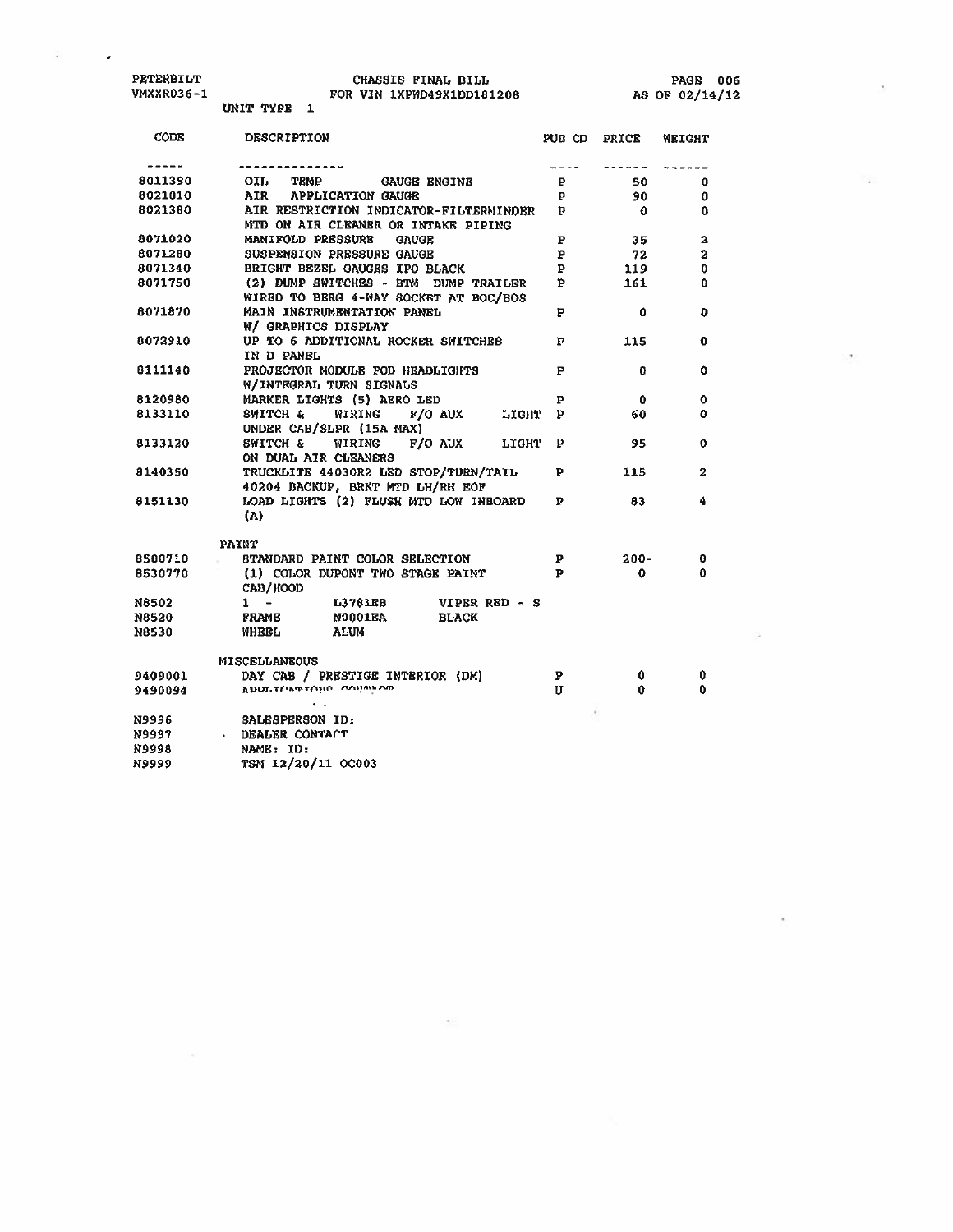| PETERBILT<br>VMXXR036-1 | UNIT TYPE 1                       | CHASSIS FINAL BILL<br>FOR VIN 1XPWD49X1DD181208   |                     | PAGE 007<br>AS OF 02/14/12 |
|-------------------------|-----------------------------------|---------------------------------------------------|---------------------|----------------------------|
| <b>CODE</b>             | <b>DESCRIPTION</b>                |                                                   | PUB CD PRICE WEIGHT |                            |
|                         |                                   |                                                   |                     |                            |
|                         |                                   | ** TOTAL ESTIMATED WEIGHT                         |                     | 16,306                     |
|                         |                                   | <br><b>Contract Contract Contract Contract</b>    |                     |                            |
|                         |                                   |                                                   |                     |                            |
|                         | SURCHARGE/OPTIONS NO DISC         |                                                   |                     |                            |
|                         |                                   | 9408902 - ENGINE SURCHARGE -2010 MX/ISX15/ISX11.9 | 9,250               |                            |
|                         |                                   | TOTAL SURCHARGE/OPTIONS NOT SUBJECT TO DISC       | 9,250               |                            |
|                         | OPTIONAL EXT WTY & PRV MNT        |                                                   |                     |                            |
|                         |                                   | 9409962 - 2010 EPA EMISSIONS DIESEL ENGINE        | 0                   |                            |
|                         | TOTAL OPTIONAL EXT WTY & PRV MNT  |                                                   | 0                   |                            |
|                         |                                   | TOTAL TIRE FET INCLUDED -- AS PRODUCED            | 282                 |                            |
|                         | MARKETING PROGRAMS AND PROMOTIONS |                                                   | 280                 |                            |

 $\epsilon \rightarrow 0$ 

\*\* WEIGHT SHOWN HERE IS AN ENGINEERING ESTIMATE AND DOES NOT INCLUDE<br>UNPUBLISHED OPTIONS. ACTUAL "SHIPPING" WEIGHT MAX VARY.

 $\mathcal{L}$ 

Tel.

 $\mathcal{L}^{\text{HS}}_{\text{QCD}}$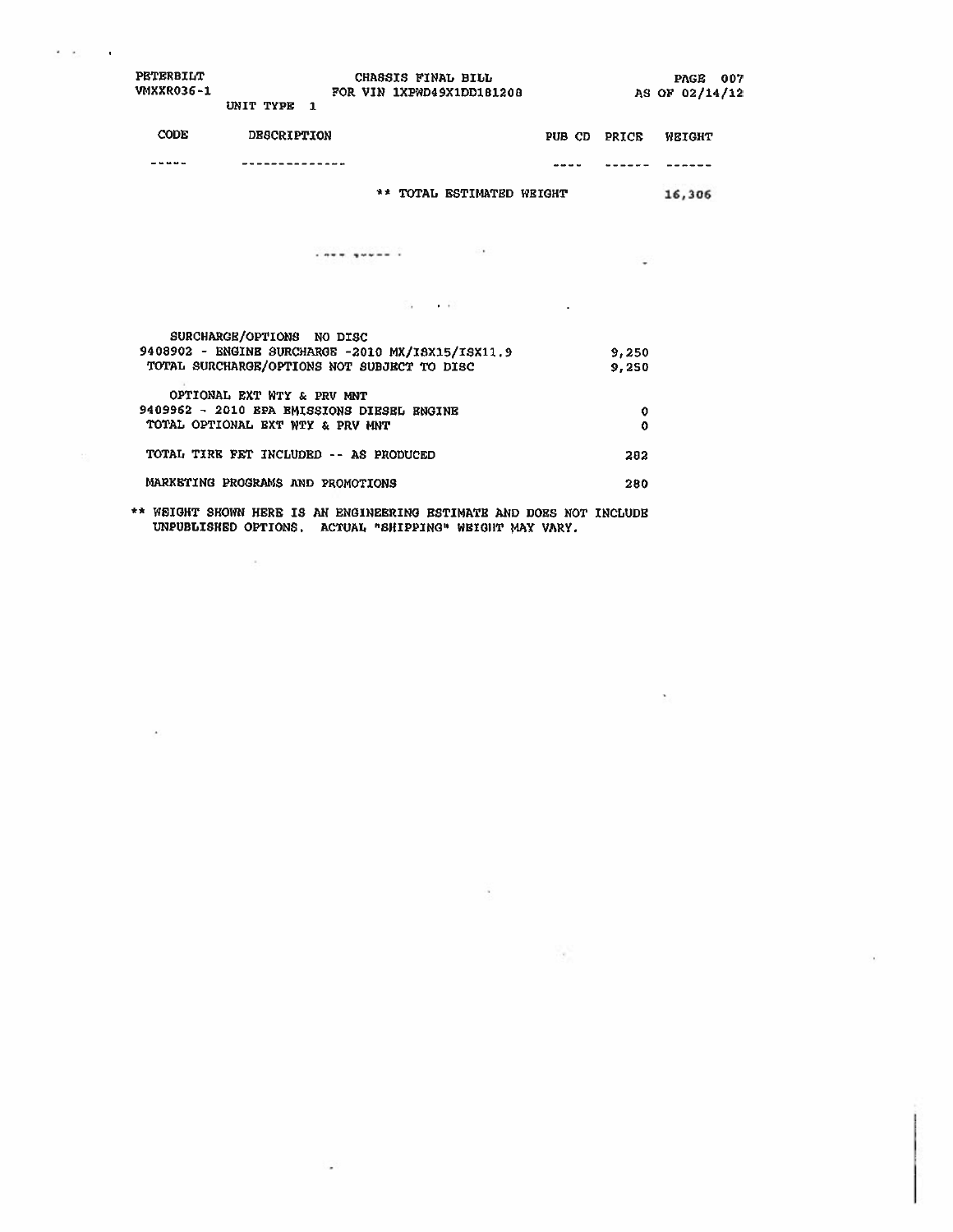|                                                                                                                                                                                                                                                                                                                                      |                 | stönbi      |                                                |                                                  |                 |  |
|--------------------------------------------------------------------------------------------------------------------------------------------------------------------------------------------------------------------------------------------------------------------------------------------------------------------------------------|-----------------|-------------|------------------------------------------------|--------------------------------------------------|-----------------|--|
|                                                                                                                                                                                                                                                                                                                                      |                 |             | A PACCAR COMPANY<br>PETERBILT MOTORS COMPANY   |                                                  |                 |  |
| DATE                                                                                                                                                                                                                                                                                                                                 |                 |             |                                                | INVOICE NO.                                      |                 |  |
| FEBRUARY 14,<br>VEHICLE IDENTIFICATION NO.                                                                                                                                                                                                                                                                                           | 2012            | <b>YEAR</b> |                                                | N/A<br>1 z<br><b>MAKE</b>                        |                 |  |
| 1XPWD49X1DD181208                                                                                                                                                                                                                                                                                                                    |                 |             | 2013                                           | PETERBILT                                        |                 |  |
| <b>BODY TYPE</b>                                                                                                                                                                                                                                                                                                                     |                 |             |                                                |                                                  | SHIPPING WEIGHT |  |
| <b>TRACTOR</b>                                                                                                                                                                                                                                                                                                                       |                 |             |                                                |                                                  | 16,087 LB       |  |
| <b>HP.</b> (S.A.E)                                                                                                                                                                                                                                                                                                                   | <b>G.V.W.R</b>  |             | NO. CYLS.                                      | <b>SERIES OR MODEL</b>                           |                 |  |
| 500.0                                                                                                                                                                                                                                                                                                                                | $50,000$ LB.    |             | 6                                              | MODEL 388                                        |                 |  |
|                                                                                                                                                                                                                                                                                                                                      |                 |             |                                                |                                                  |                 |  |
| I, the undersigned authorized representative of the company, firm or corporation named below, hereby certify that<br>the new vehicle described above is the property of the said company, firm or corporation and is transferred on the<br>above date and under the Invoice Number Indicated to the following distributor or dealer. |                 |             |                                                |                                                  |                 |  |
|                                                                                                                                                                                                                                                                                                                                      | A062            |             |                                                |                                                  |                 |  |
|                                                                                                                                                                                                                                                                                                                                      |                 |             | CLEVELAND PETERBILT LLC<br>8650 BROOKPARK ROAD |                                                  |                 |  |
|                                                                                                                                                                                                                                                                                                                                      | <b>BROOKLYN</b> |             | OН                                             |                                                  | 44129           |  |
|                                                                                                                                                                                                                                                                                                                                      |                 |             |                                                |                                                  |                 |  |
|                                                                                                                                                                                                                                                                                                                                      |                 |             |                                                |                                                  |                 |  |
| It is further certified that this was the first transfer of such new vehicle in ordinary trade and commerce.                                                                                                                                                                                                                         |                 |             |                                                |                                                  |                 |  |
|                                                                                                                                                                                                                                                                                                                                      |                 |             |                                                | <b>ETERBILT MOTORS COMPANY</b>                   |                 |  |
|                                                                                                                                                                                                                                                                                                                                      |                 |             |                                                |                                                  |                 |  |
|                                                                                                                                                                                                                                                                                                                                      |                 |             |                                                |                                                  |                 |  |
| PE734361                                                                                                                                                                                                                                                                                                                             |                 |             |                                                | (SONATURE OF AUTHORIZED REPRESENTATIVE): (AGENT) |                 |  |